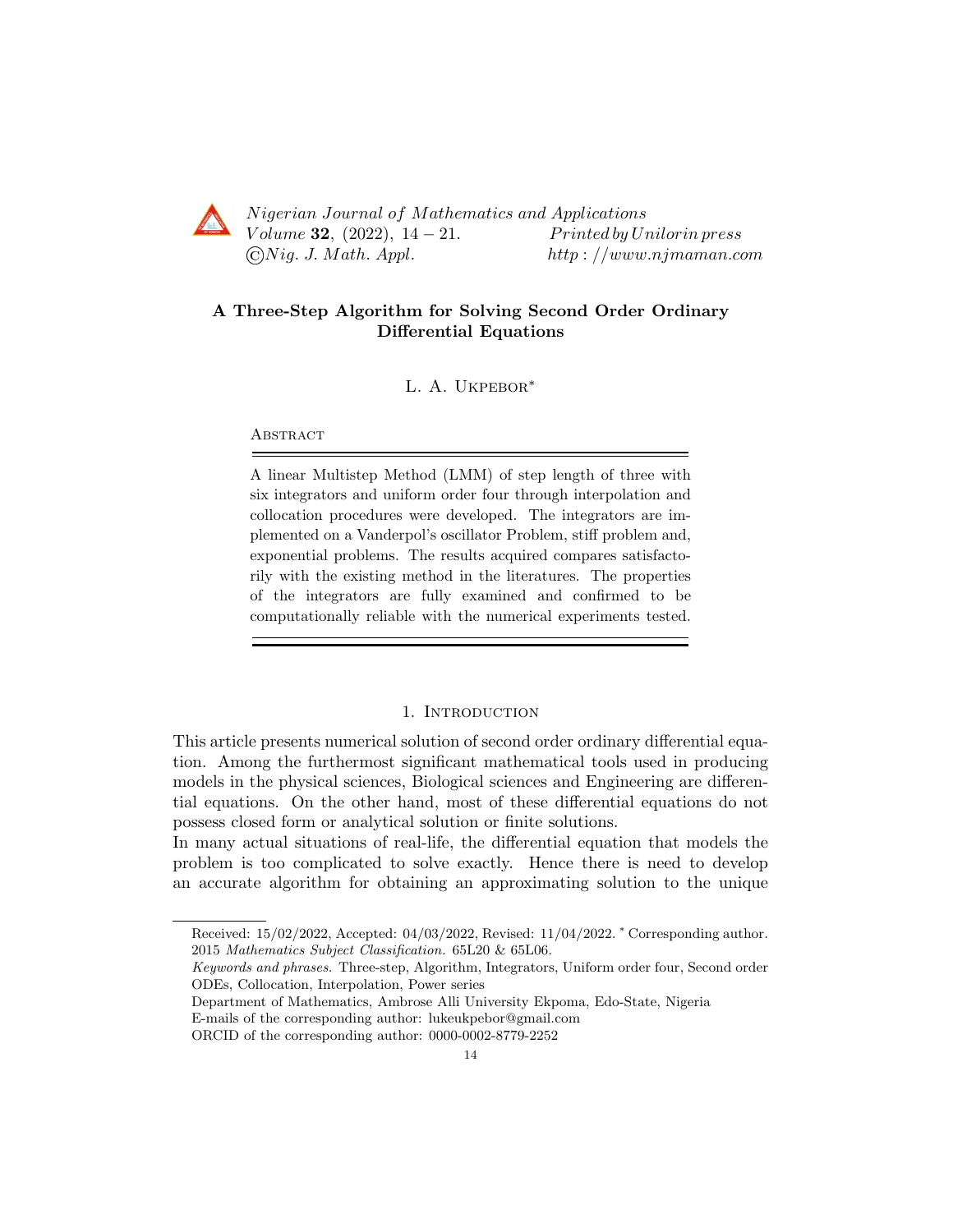problems. Most recent researchers have developed some different methods to solve problem of the form:

<span id="page-1-0"></span>(1) 
$$
y''(x) = f(x, y, y'), y(x_0) = y_0, y'(x_0) = y_1
$$

Amongst such researchers are  $([2], [4], [5], [8], [9], [10] \& [11])$  $([2], [4], [5], [8], [9], [10] \& [11])$  $([2], [4], [5], [8], [9], [10] \& [11])$  $([2], [4], [5], [8], [9], [10] \& [11])$  $([2], [4], [5], [8], [9], [10] \& [11])$  $([2], [4], [5], [8], [9], [10] \& [11])$  $([2], [4], [5], [8], [9], [10] \& [11])$  $([2], [4], [5], [8], [9], [10] \& [11])$  $([2], [4], [5], [8], [9], [10] \& [11])$  $([2], [4], [5], [8], [9], [10] \& [11])$  $([2], [4], [5], [8], [9], [10] \& [11])$  $([2], [4], [5], [8], [9], [10] \& [11])$  $([2], [4], [5], [8], [9], [10] \& [11])$  $([2], [4], [5], [8], [9], [10] \& [11])$  $([2], [4], [5], [8], [9], [10] \& [11])$  to mention but a few. This article is therefore motivated by the success story of the block methods. Hence, a direct algorithm for solving second order ODEs in IVPs at step length of three which are of uniform order four.

# <span id="page-1-2"></span><span id="page-1-1"></span>2. METHODOLOGY

The exact solution  $y(x)$  to [\(1\)](#page-1-0) is approximated by:

(2) 
$$
y(x) = \sum_{j=0}^{c+i-1} a_j x^j
$$

with the second derivative given as:

(3) 
$$
y''(x) = \sum_{j=2}^{c+i-1} j(j-1) a_j x^{j-2}
$$

Here,  $c$  is the number of collocation points and  $i$  is the number of interpolation points. [\(2\)](#page-1-1) is called interpolation equation while [\(3\)](#page-1-2) is called collocation equation. Imposing the condition  $(2)$  and  $(3)$  at a strategic points give the following equations:

<span id="page-1-3"></span>(4) 
$$
h^5 a_5 + h^4 a_4 + h^3 a_3 + h^2 a_2 + h a_1 + a_0 = y_{n+1}
$$

(5) 
$$
32h^5a_5 + 16h^4a_4 + 8h^3a_3 + 4h^2a_2 + 2ha_1 + a_0 = y_{n+2}
$$

$$
(6) \t\t 2a_2 = f_n
$$

(7)  $20h^3a_5+12h^2a_4+6ha_3+2a_2 = f_{n+1}$ 

(8) 
$$
160h^3a_5 + 48h^2a_4 + 12ha_3 + 2a_2 = f_{n+2}
$$

<span id="page-1-4"></span>(9)  $540h^3a_5+108h^2a_4+18ha_3+2a_2 = f_{n+3}$ 

Combining equations [\(4\)](#page-1-3) to [\(9\)](#page-1-4) and solve simultaneously gives the following values of  $a_0, a_1, a_2, a_3, a_4, a_5$ 

<span id="page-1-5"></span>(10) 
$$
a_0 = \frac{1}{12}h^2 f_n + \frac{5}{6}h^2 f_{n+1} + \frac{1}{12}h^2 f_{n+2} + 2y_{n+1} - y_{n+2}
$$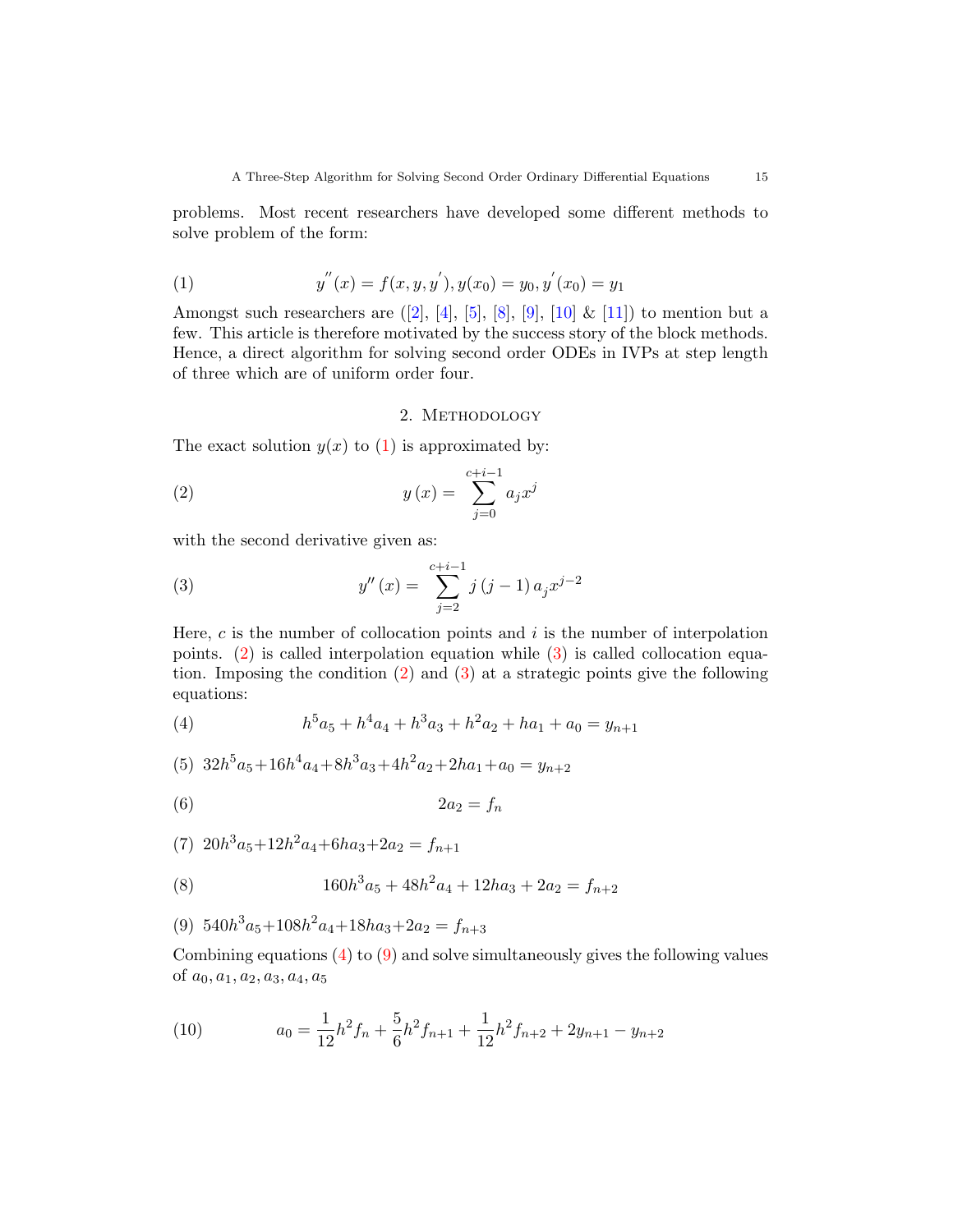16 L. A. Ukpebor

(11)  

$$
a_1 = -\frac{1}{360} \frac{127h^2f_n + 414h^2f_{n+1} - 9h^2f_{n+2} + 8h^2f_{n+3} + 360y_{n+1} - 360y_{n+2}}{h}
$$

$$
(12)\qquad \qquad a_2 = \frac{1}{2}f_n
$$

(13) 
$$
a_3 = -\frac{1}{36} \frac{11f_n - 18f_{n+1} + 9f_{n+2} - 2f_{n+3}}{h}
$$

(14) 
$$
a_4 = \frac{1}{24} \frac{2f_n - 5f_{n+1} + 4f_{n+2} - f_{n+3}}{h^2}
$$

<span id="page-2-0"></span>(15) 
$$
a_5 = -\frac{1}{120} \frac{f_n - 3f_{n+1} + 3f_{n+2} - f_{n+3}}{h^3}
$$

Substituting  $(10)$  to  $(15)$  into  $(2)$  gives a continuous coefficient of the form:

<span id="page-2-1"></span>(16) 
$$
y(t) = \alpha_1(t) y_{n+1} + \alpha_2(t) y_{n+2} + h^2(\beta_0(t) + \beta_1(t) + \beta_2(t) + \beta_3(t))
$$

where  $a_1(t)$ ,  $a_2(t)$ ,  $\cdots$  and  $\beta_0(t)$ ,  $\beta_1(t)$ ,  $\beta_2(t)$  &  $\beta_3(t)$  are continuous coefficients. See  $([4], [7], [10] \& [11])$  $([4], [7], [10] \& [11])$  $([4], [7], [10] \& [11])$  $([4], [7], [10] \& [11])$  $([4], [7], [10] \& [11])$  $([4], [7], [10] \& [11])$  $([4], [7], [10] \& [11])$  $([4], [7], [10] \& [11])$  $([4], [7], [10] \& [11])$ . The continuous method  $(16)$  is used to generate the required method for solving [\(1\)](#page-1-0). That is, evaluating [\(16\)](#page-2-1) at  $t = 3$  and  $t = 0$  gives:

(17) 
$$
\frac{1}{12}h^2f_{n+1} + \frac{5}{6}h^2f_{n+2} + \frac{1}{12}h^2f_{n+3} - y_{n+1} + 2y_{n+2} = y_{n+3}
$$

(18) 
$$
\frac{1}{12}h^2f_n + \frac{5}{6}h^2f_{n+1} + \frac{1}{12}h^2f_{n+2} + 2y_{n+1} - y_{n+2} = y_n
$$

Also evaluate the first derivative of  $(16)$  at  $t = 0, 1, 2$ , and 3 gives (19)

$$
-\frac{1}{360} \frac{127h^2f_n + 414h^2f_{n+1} - 9h^2f_{n+2} + 8h^2f_{n+3} + 360y_{n+1} - 360y_{n+2}}{h} = y'_n
$$
\n(20)

$$
\frac{1}{360} \frac{8h^2f_n - 129h^2f_{n+1} - 66h^2f_{n+2} + 7h^2f_{n+3} - 360y_{n+1} + 360y_{n+2}}{h} = y'_{n+1}
$$
\n(21)

<span id="page-2-2"></span>
$$
-\frac{1}{360} \frac{7h^2f_n - 66h^2f_{n+1} - 129h^2f_{n+2} + 8h^2f_{n+3} + 360y_{n+1} - 360y_{n+2}}{h} = y'_{n+2}
$$
\n(22)

$$
\frac{1}{360} \frac{8h^2f_n - 9h^2f_{n+1} + 414h^2f_{n+2} + 127h^2f_{n+3} - 360y_{n+1} + 360y_{n+2}}{h} = y'_{n+3}
$$

Combining  $(16)$  to  $(21)$  together and solve simultaneously gives (23)  $\overline{27}$  $10$ 19 1

<span id="page-2-3"></span>
$$
y_{n+1} = \frac{97}{360}h^2 f_n + \frac{19}{60}h^2 f_{n+1} - \frac{13}{120}h^2 f_{n+2} + \frac{1}{45}h^2 f_{n+3} + y'_n h + y_n
$$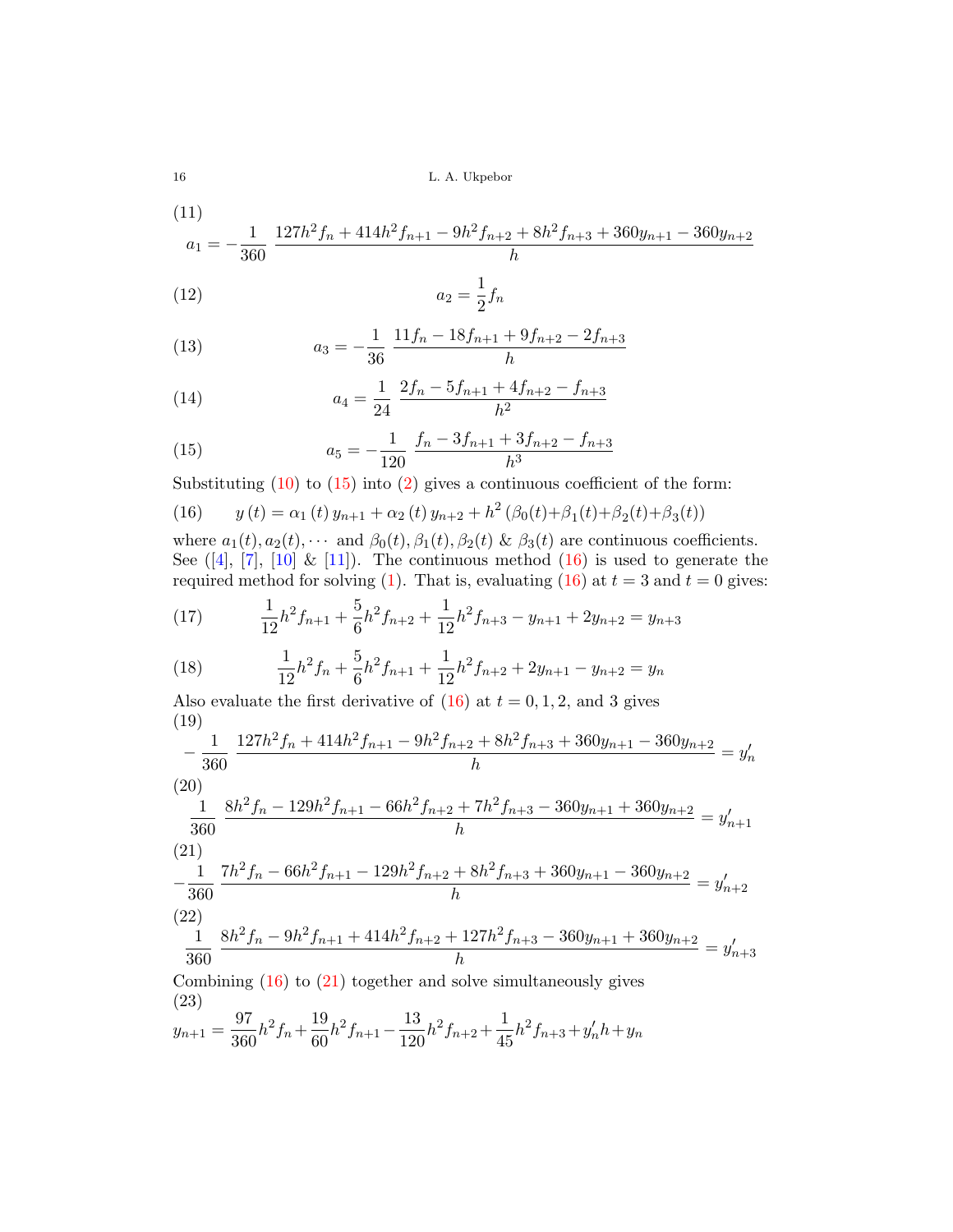A Three-Step Algorithm for Solving Second Order Ordinary Differential Equations 17

(24) 
$$
y_{n+2} = \frac{28}{45}h^2 f_n + \frac{22}{15}h^2 f_{n+1} - \frac{2}{15}h^2 f_{n+2} + y_n + \frac{2}{45}h^2 f_{n+3} + 2y'_n h
$$

<span id="page-3-0"></span>(25) 
$$
y_{n+3} = \frac{39}{40}h^2 f_n + \frac{27}{10}h^2 f_{n+1} + \frac{27}{40}h^2 f_{n+2} + \frac{3}{20}h^2 f_{n+3} + y_n + 3y'_n h
$$

<span id="page-3-1"></span>(26) 
$$
y'_{n+1} = \frac{3}{8}hf_n + \frac{19}{24}hf_{n+1} - \frac{5}{24}hf_{n+2} + \frac{1}{24}hf_{n+3} + y'_n
$$

(27) 
$$
y'_{n+2} = \frac{1}{3}hf_n + \frac{4}{3}hf_{n+1} + \frac{1}{3}hf_{n+2} + y'_n
$$

(28) 
$$
y'_{n+3} = \frac{3}{8}hf_n + \frac{9}{8}hf_{n+1} + \frac{9}{8}hf_{n+2} + \frac{3}{8}hf_{n+3} + y'_n
$$

#### <span id="page-3-2"></span>3. Analysis of the Block Methods

3.1. Order and error Constants of the Block Methods. According to ([\[1\]](#page-7-8), [\[3\]](#page-7-9), [\[4\]](#page-7-1), [\[7\]](#page-7-7) & [\[11\]](#page-7-6)), the order of the new hybrid block methods [\(23\)](#page-2-3) to [\(25\)](#page-3-0) is obtained by using the Taylor series and it has uniformly of order four, with an error constants vector

(29) 
$$
C_{p+2} = \left[ -\frac{7}{480}, -\frac{1}{45}, -\frac{9}{160} \right]^T
$$

### 3.2. Consistency.

**Definition 3.1.** ([\[1\]](#page-7-8), [\[3\]](#page-7-9) & [\[7\]](#page-7-7)). The hybrid block method [\(23\)](#page-2-3) to [\(25\)](#page-3-0) is said to be consistent if it has an order more than or equal to one i.e.  $p \geq 1$ .

Therefore, the method is consistent.

# 3.3. Zero Stability.

**Definition 3.2.** ([\[11\]](#page-7-6)  $\&$  [\[12\]](#page-7-10)). The hybrid block method [\(23\)](#page-2-3) to [\(25\)](#page-3-0) is said to be zero stable if the first characteristic polynomial  $\pi(r)$  having roots such that  $|r_z| \leq 1$  and if  $|r_z| = 1$ , then the multiplicity of  $r_z$  must not be greater than six.

In order to find the zero-stability of hybrid block method [\(23\)](#page-2-3) to [\(25\)](#page-3-0), we only consider the first characteristic polynomial of the method as follows:

(30) 
$$
\pi(r) = \begin{pmatrix} 1 & 0 & 0 \\ 0 & 1 & 0 \\ 0 & 0 & 1 \end{pmatrix} - \begin{pmatrix} 0 & 0 & 1 \\ 0 & 0 & 1 \\ 0 & 0 & 1 \end{pmatrix} = r^2(r-1)
$$

which implies  $r = 0, 0, 1$ . Hence the method is zero-stable since  $|r_z| \leq 1$ .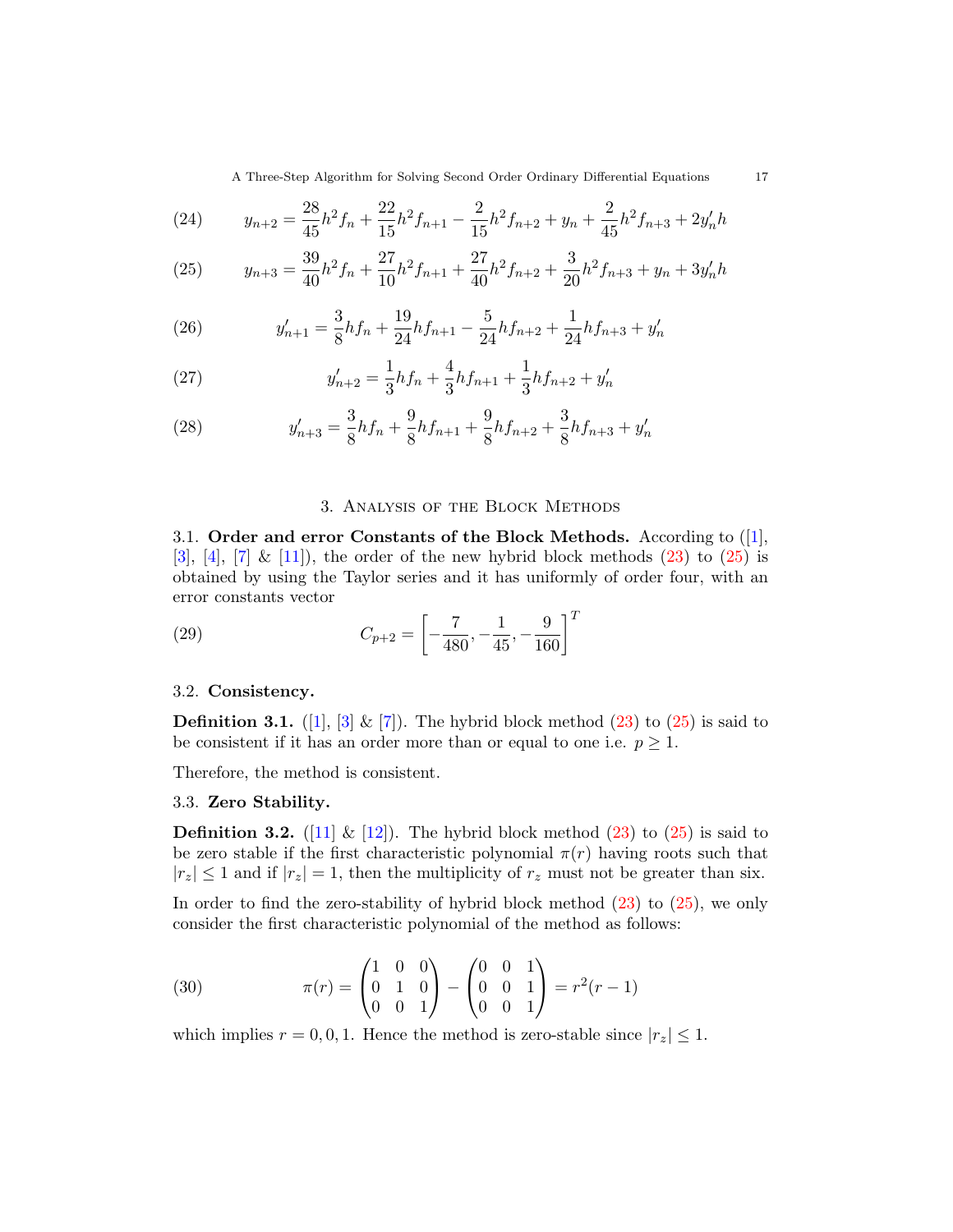18 L. A. Ukpebor

#### 3.4. Convergence.

**Theorem 3.3.** ([\[1\]](#page-7-8), [\[6\]](#page-7-11)  $\&$  [\[11\]](#page-7-6)). Consistency and zero stability are sufficient condition for linear multistep method to be convergent.

Since the method  $(23)$  to  $(25)$  are consistent and zero stable, it implies that the method is convergent for all points.

#### 4. Implementation of the Block Methods

In this section, the derived method [\(23\)](#page-2-3) to [\(25\)](#page-3-0) is implemented and its derivatives [\(26\)](#page-3-1) to [\(28\)](#page-3-2) with the aid of MATLAB coding to solve second order problems in order to show the level of accuracy and efficiency of the method.

4.1. Numerical Examples. The method is tested on Vanderpol oscillator, exponential and stiff second order problems to test the accuracy of the proposed methods and our results are compared with the results obtained using existing methods. The following problems are taken as test problems:

Example 4.1. (Vanderpol oscillator)  $y'' = 2\cos x - \cos^3 x - y' - y - y^2y'$  $y(0) = 0, y'(0) = 1, y''(0) = 0, h = 0.1$ Exact solution :  $y(x) = \sin x$ 

Source [\[4\]](#page-7-1).

Example 4.2. (Exponential)  $y'' = y' + 2e^x(x+1)$  $y(0) = 1, y'(0) = 1, y''(0) = 0, h = 0.01$ Exact solution :  $y(x) = e^x(x^2 + 1)$ 

Source [\[7\]](#page-7-7).

Example 4.3. (Stiff)  $y'' - 100y = 0$  $y(0) = 1, y'(0) = -10, y''(0) = 0, h = 0.01$ Exact solution :  $y(x) = e^{-10x}$ 

Source [\[11\]](#page-7-6).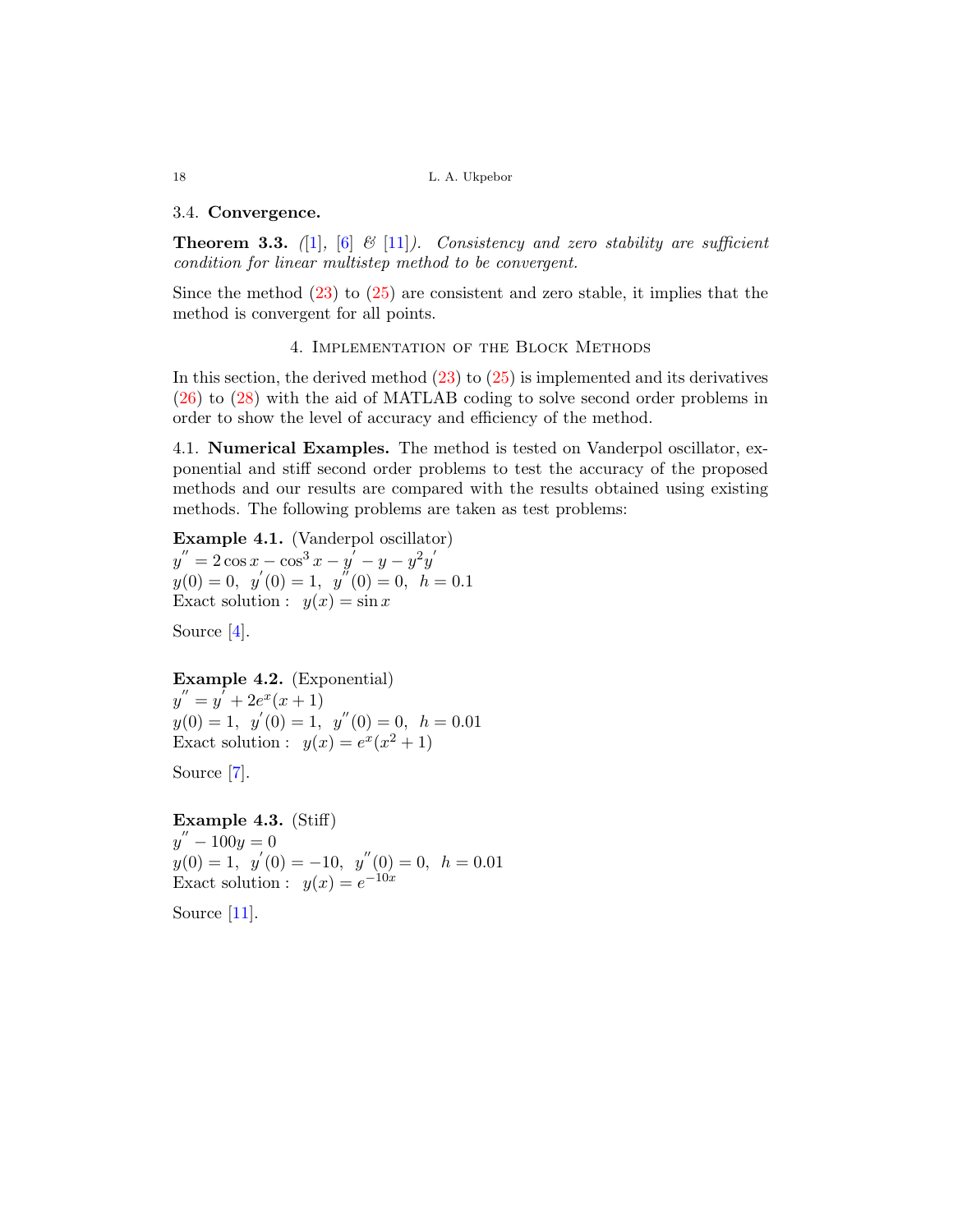| X   | y-exact solution                                                         | y-computed solution                                          | Error           | Error in $[8]$    |
|-----|--------------------------------------------------------------------------|--------------------------------------------------------------|-----------------|-------------------|
|     |                                                                          |                                                              | $K = 3, P = 4$  | $K = 1, P = 6$    |
| 0.1 |                                                                          | $0.099833416646828155   0.099833416691809868  $              | $4.4982e^{-11}$ | $3.307291e^{-10}$ |
| 0.2 | $\mid 0.198669330795061130 \mid 0.198669331622222580 \mid 8.2716e^{-10}$ |                                                              |                 | $2.315513e^{-9}$  |
| 0.3 |                                                                          | $0.295520206661339600   0.295520211025704750   4.3644e^{-9}$ |                 | $6.161694e^{-9}$  |
| 0.4 |                                                                          | $0.389418342308650690   0.389418356431192710   1.4123e^{-8}$ |                 | $1.192381e^{-8}$  |
| 0.5 | $\mid 0.479425538604203500 \mid 0.479425573589082890 \mid 3.4985e^{-8}$  |                                                              |                 | $1.934444e^{-8}$  |
| 0.6 |                                                                          | $0.564642473395035930   0.564642546677376680   7.3282e^{-8}$ |                 | $2.775449e^{-8}$  |

Table 1: Showing the result of Problem 1 with  $h = 0.1$ 

Table 2: Showing the result of Problem 1 with  $h = 0.01$ 

| X    | $y$ -exact solution  | $y$ -computed solution | Error                      |
|------|----------------------|------------------------|----------------------------|
|      |                      |                        | $K = 3, P = 4$             |
| 0.01 | 0.009999833334166665 | 0.009999833334166481   | $\overline{1.8388e^{-16}}$ |
| 0.02 | 0.019998666693333080 | 0.019998666693332671   | $\sqrt{4.0939e^{-16}}$     |
| 0.03 | 0.029995500202495660 | 0.029995500202494946   | $7.1471e^{-16}$            |
| 0.04 | 0.039989334186634161 | 0.039989334186632350   | $\overline{1.8111e^{-15}}$ |
| 0.05 | 0.049979169270678331 | 0.049979169270676402   | $1.9290e^{-15}$            |
| 0.06 | 0.059964006479444595 | 0.059964006479451083   | $6.4879e^{-15}$            |
| 0.07 | 0.069942847337532754 | 0.069942847368077044   | $3.0544e^{-11}$            |
| 0.08 | 0.079914693969172695 | 0.079914694029952382   | $6.0780e^{-11}$            |
| 0.09 | 0.089878549198011040 | 0.089878549288762599   | $9.0752e^{-11}$            |
| 0.1  | 0.099833416646828141 | 0.099833416869428440   | $2.2260e^{-10}$            |

Table 3: Problem 2 with  $h = 0.01$ 

| X    | $y$ -exact solution  | $y$ -computed solution | Error                      |
|------|----------------------|------------------------|----------------------------|
|      |                      |                        | $K = 3, P = 4$             |
| 0.01 | 1.010151172100876500 | 1.010151172101339000   | $4.6252e^{-13}$            |
| 0.02 | 1.020609420562766500 | 1.020609420563829900   | $1.063\overline{4e^{-12}}$ |
| 0.03 | 1.031381943034074900 | 1.031381943035875700   | $1.8008e^{-12}$            |
| 0.04 | 1.042476071431096100 | 1.042476071433893200   | $2.7971e^{-12}$            |
| 0.05 | 1.053899274116964200 | 1.053899274110861900   | $6.1022e^{-12}$            |
| 0.06 | 1.065659158112922900 | 1.065659158037588900   | $7.5334e^{-11}$            |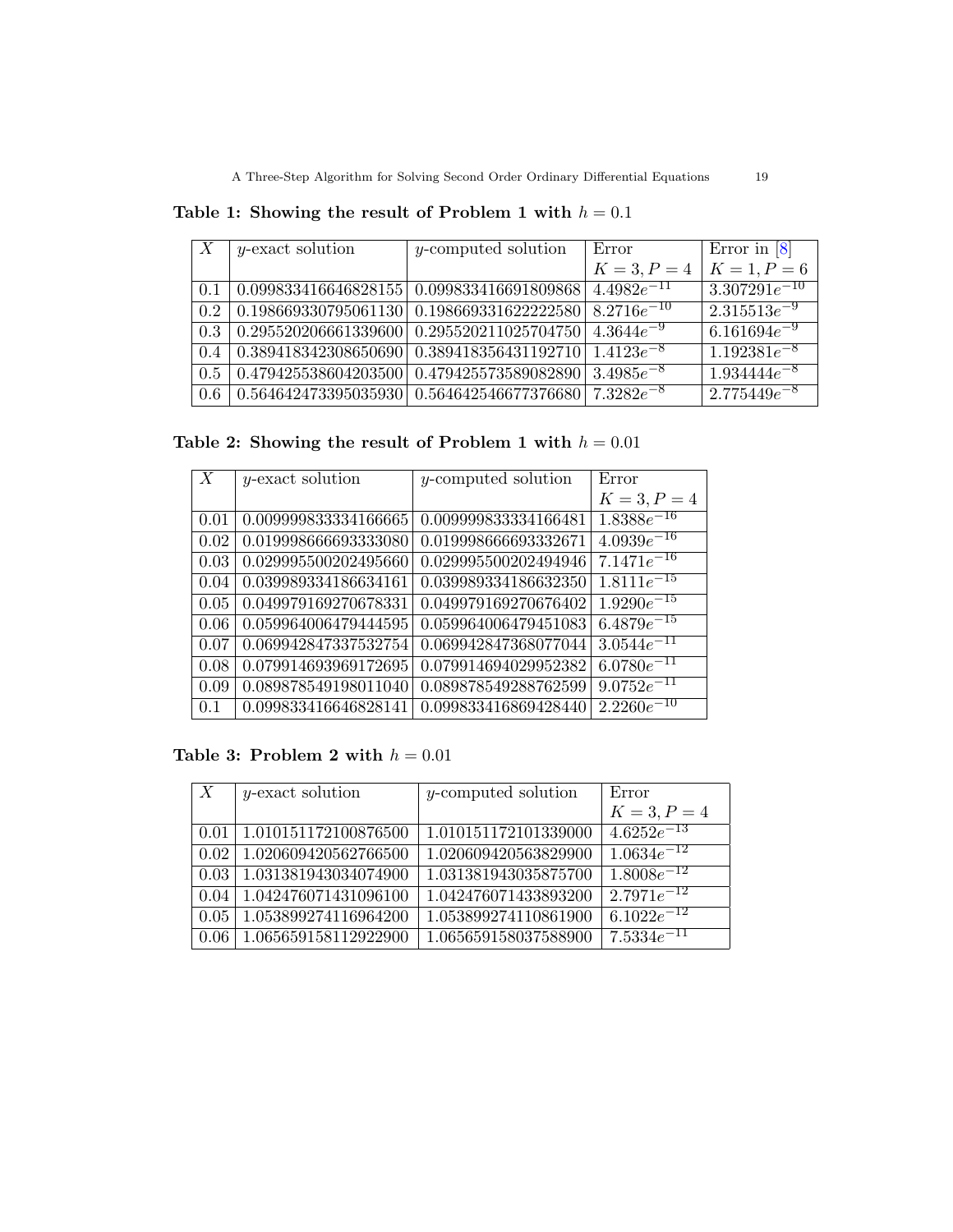| $\boldsymbol{X}$ | $y$ -exact solution  | $y$ -computed solution | Error          |
|------------------|----------------------|------------------------|----------------|
|                  |                      |                        | $K = 3, P = 4$ |
| 0.01             | 0.904837418035959520 | 0.904837430763888890   | $1.2728e^{-8}$ |
| 0.02             | 0.818730753077981820 | 0.8187307822222222290  | $2.9144e^{-8}$ |
| 0.03             | 0.740818220681717880 | 0.740818268124999960   | $4.7443e^{-8}$ |
| 0.04             | 0.670320046035639330 | 0.670320112940006040   | $6.6904e^{-8}$ |
| 0.05             | 0.606530659712633420 | 0.606530124252597220   | $5.3546e^{-7}$ |
| 0.06             | 0.548811636094026500 | 0.548806820609242130   | $4.8155e^{-6}$ |
| 0.07             | 0.496585303791409530 | 0.496572236683406890   | $1.3067e^{-5}$ |
| 0.08             | 0.449328964117221560 | 0.449306428523652770   | $2.2536e^{-5}$ |
| 0.09             | 0.406569659740599170 | 0.406531037370746310   | $3.8622e^{-5}$ |
| 0.1              | 0.367879441171442330 | 0.367817516384073950   | $6.1925e^{-5}$ |

Table 4: Results of Problem 3 using  $h = 0.01$ 

4.2 Discussion of Results. Tables 1 shows the comparison of error in new method with another error in the literature. Table 2-4 above show the tabular display of the exact solution, computed solution and error of problem 2-3 on the implementation of the newly established method with  $h = 0.1$  and 0.01. It is obvious that the block method is more efficient in terms of error when compared with existing methods of higher order of accuracy.

Conclusion: In this article, the derivation of the new block method for solving second order ordinary differential equations directly is examined. The method is of order  $p = 4$  which shows that it is consistent. The plus of the method over the existing numerical methods is its ability to outperforms another method despite that the proposed method here is of order  $p = 4$  while the one in the literature is  $p = 6$ . This has been shown in Table 1. This method is highly recommended.

Acknowledgement. The author is grateful to Ambrose Alli University Ekpoma, Edo-State, Nigeria for the supports he received from the University during the compilation of this work.

Competing interests: The manuscript was read and approved by the author. He therefore declare that there is no conflicts of interest.

Funding: The author received no financial support for the research, authorship, and/or publication of this article.